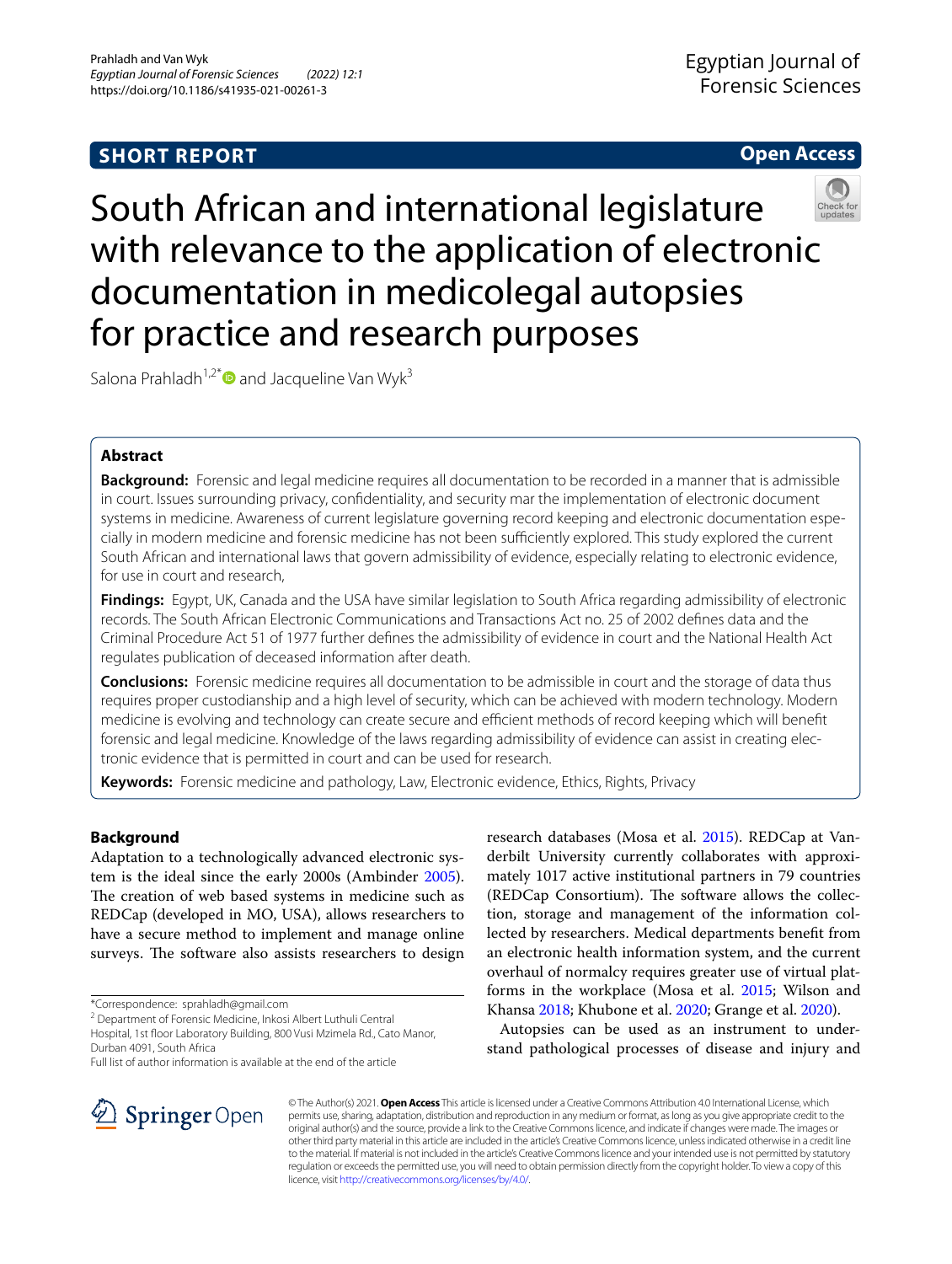provide evidence and data to implement measures for prevention and control. The accumulation of information from death investigation is invaluable for epidemiology, national reporting and statistics and may provide insight and evidence which are fundamental for policy and intervention implementation (Tonder [2013;](#page-6-3) Burton and Underwood [2007;](#page-5-2) Kalougivaki [2014](#page-6-4); Guze [2015;](#page-5-3) Rao et al. [2005;](#page-6-5) Noguchi et al. [2007\)](#page-6-6). The reforms of current data practices in forensic medicine and pathology can provide a valuable platform to address current issues that are related to reporting (Ambinder [2005;](#page-5-0) Khubone et al. [2020](#page-6-2); Guze [2015](#page-5-3); Prahladh and van Wyk [2020;](#page-6-7) Medicine Io [1997;](#page-6-8) Katurura and Cilliers [2018;](#page-6-9) MALAYSIA NAO [2011](#page-6-10); Nortjie [2017](#page-6-11); Kohn [2012](#page-6-12); International Standard on Records Management [n.d.;](#page-6-13) Takombe [n.d.](#page-6-14); Lucas et al. [2019](#page-6-15)).

## **Findings**

## **What laws currently govern autopsies?**

Statutes and regulations relating to death investigation difer depending on the geographical regions of the world. Under the colonial regime, sudden and unnatural deaths were reported for investigation. Coroners were then permitted to conduct an inquiry and investigate the deaths (Koehler [2016\)](#page-6-16). Initially, little or no medical training was required. It then became clear that individuals required training to perform autopsies (Kalougivaki [2014](#page-6-4); Koehler [2016;](#page-6-16) Mao et al. [2020\)](#page-6-17). A potential error during an autopsy examination will be detrimental to an investigation. Persons may be prosecuted with possible false evidence or evidence may be lost resulting in miscarriage of justice (Koehler [2016](#page-6-16)).

In South Africa, the Inquest Act 59 of 1958 directs the procedures and investigations regarding the inquiry of deaths due to unnatural or unknown causes. Inquests regulate the procedure for medicolegal post mortems into suspicious deaths (Inquests Act [1959](#page-6-18)). The Regulations of the National Health Act states that only an authorised person (i.e. a qualifed forensic pathologist or a medical officer with autopsy training) may conduct a death investigation and medicolegal autopsy (Regulations regarding the rendering of Forensic Pathology Service [2003](#page-6-19)). The investigation may also include attending the crime scene where the pathologists' may be consulted to provide their expertise on circumstances surrounding the death.

There is an urgent need to rapidly upgrade the current paper record keeping system, which results in missing or empty fles, into an electronic system. It should be obligatory to stay abreast with technological development when other medical disciplines have far advanced into this territory, even in resource limited countries (Wilson and Khansa [2018;](#page-6-1) Grange et al. [2020](#page-5-1); Katurura and

Cilliers [2018;](#page-6-9) Lucas et al. [2019](#page-6-15); De Pietro and Francetic [2018](#page-5-4); Zayyad and Toycan [2018\)](#page-6-20). Nevertheless, there is a multitude of reasons why this forms a conundrum in forensic medicine just as it does in medicine (Ambinder [2005](#page-5-0); Kalougivaki [2014](#page-6-4)). While patient confdentiality is the most cited reason for not fully embracing an electronic system in Medicine, the system would also need to conform to legislation governing unnatural deaths in forensic medicine (Wilson and Khansa [2018;](#page-6-1) Medicine Io [1997](#page-6-8); Lucas et al. [2019;](#page-6-15) De Pietro and Francetic [2018](#page-5-4)). All information collected during an inquest is viewed as being under the authority of the court and magistrate. It is therefore treated with the utmost confdentiality and security. These issues render it necessary to debate how forensic medicine can incorporate an electronic record keeping system that would also be permissible for use in court.

## **Obtaining evidence for an inquest or death investigation**

The foundation regarding admission of evidence in court is based on the principle that all information that is presented to court, its contents must be proven to be true and incorrigible (Tonder  $2013$ ). The Criminal Procedure Act `(CPA) Section 210 conditions that [quotation] "Irrelevant evidence inadmissible … .." (Criminal Proce-dure Act [1977](#page-5-5)). The evidence that is admitted in court must follow the correct legal procedures and therefore must be obtained lawfully, in keeping with section 35(5) of the Constitution of South Africa. Evidence that is procured in lieu of a person's rights as stated by the Bill of Rights should not be presented in court. This evidence will lead to the obstruction or prevention of justice. All conventional evidence must also follow the common law rules as set by precedents. The evidence must conform to the legal rules, and therefore it must be true, authentic, relevant to the matter at hand and as complete as possible.

All evidence obtained during an inquest is subject to the CPA Section 212. "Proof of certain facts by affidavit or … … ensure proper custodianship of all documents pertaining to the investigations." (Badiye [2020](#page-5-6)). Thus when evidence is admitted into a court of law, the statement must be in the form of a sworn affidavit which includes the name and qualifcations of the person making the statement. Proof and maintenance of the custodianship of the evidence is important to prevent claims of evidence tampering, as well as alteration or contamination. Detailed records of each person who handles or controls the evidence, including the dates and times of when s/he received it, are recorded to prevent mishandling of the evidence. The records should also include the person/department to whom the evidence was transferred to. This prevailing chain of evidence must not be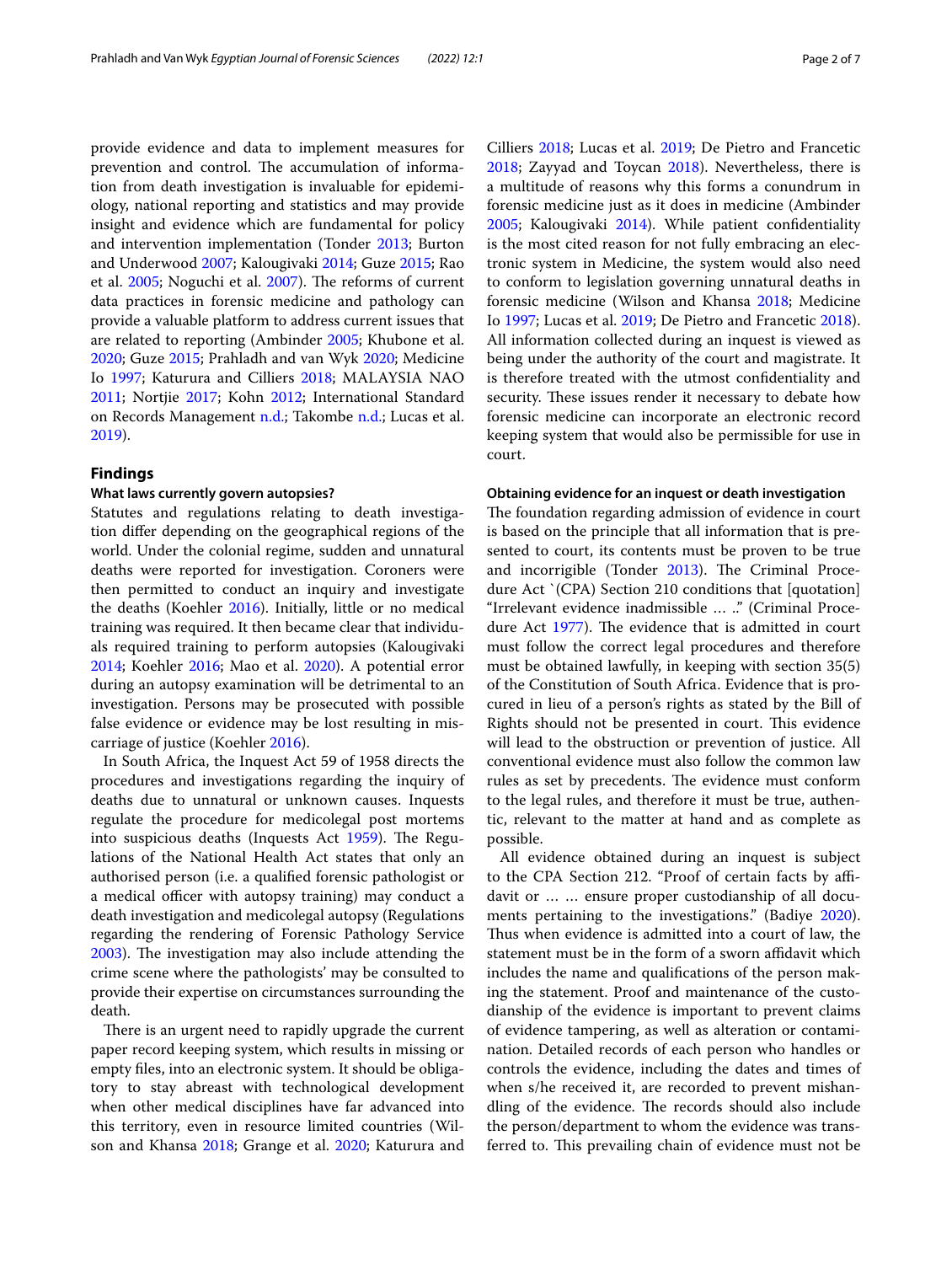broken and there should consequently be no gaps during which evidence was unaccounted for or out of the control of a custodian.

#### **Defnitions and use of electronic evidence in court**

Current technology has changed how we communicate and share information in our personal and businessrelated interactions. A provision for admissibility issues relating to computer printouts was made in the Civil Proceedings Evidence Act (CPEA) 25 of 1965 (Watney [2009](#page-6-21)). The CPEA provided that an authenticated computer printout was admissible as evidence of any fact recorded in it. It would be "authenticated" when accompanied by an affidavit and any other additional affidavits that may serve to support the reliability of the printout. The CPEA was applicable to civil proceedings, and thereafter the Law Commission applied for the Act to be used across all criminal proceedings. The CPEA however did not receive widespread approval and was repealed following the enactment of the Electronic Communications and Transactions Act no. 25 of 2002.

The Electronic Communications and Transactions Act (ECTA) no. 25 of 2002 provided a foundation for the authoritative actions regarding the conduct of electronic communications and transactions (No. 25 of [2002:](#page-6-22) Electronic Communications and Transactions Act 2002). The ECTA was also meant to prevent the abuse of information systems while strengthening the support for the use of electronic communications transactions. It further emphasised the importance of integration of technology and electronic communication into businesses with further development for human resources (No. 25 of [2002](#page-6-22): Electronic Communications and Transactions Act 2002).

Chapter 1 of the ECTA defnes data as (direct quotation) "data" means electronic representations of information in any form;" and "data message" means data generated sent, received or stored by electronic means and includes-25 (a) voice, where the voice is used in an automated transaction; and (b) a stored record." Additionally, the all-encompassing term of "Digital Evidence" refers to all data or information that is stored on or transmitted by a digital device (Kohn [2012\)](#page-6-12).

When evidence is to be presented in Court, the ECTA states by "(1) In any legal proceedings, the rules of evidence must not be applied so as to deny the admissibility of a data message ... original form." The statement is related to evidence that is in the form of a data message and this evidence cannot be termed to be inadmissible for court due to its form. Thus, creating legal recognition for use of information in an electronic format.

Section 14 (1) of the ECTA provides for a data message to be viewed as an original document if the document can be proven to be true or it can be assessed. It must then also be in a format that it may be displayed in court or it can presented to the appropriate persons for assessment.

With reference to the integrity of the document, Section  $14(2)$  (2) stipulates the computer system must show that the electronic fle remained uncorrupted upon retrieval and can be assessed as a true original document. This is necessary since digital technology allows for easy changes to documents that have been scanned into a database. Inspection procedure should therefore explicitly be designed to prevent tampering and corruption of records (Watney [2009](#page-6-21)). And ultimately, also allow for the auditing of a computer since there are methods to retrieve data even once it is deleted (Ambinder [2005;](#page-5-0) Mosa et al. [2015](#page-6-0)).

## **Data as evidence**

The ECTA has prepared the way to ensure the recognition of electronic data and allows for digital evidence to be treated in a similar manner to traditional paperbased evidence. The resultant application of the definitions and its interpretation in court has led to some confusion among practitioners necessitating a discussion of the Act.

Photographs are traditionally taken as documentary evidence defned in section 33 of the CPEA and are also applicable to criminal proceedings by section 222 of the CPA 51 of 1977 (Civil Proceedings Evidence [1965\)](#page-5-7). Photographs and the device upon which it was stored are consequently considered as documentary evidence for use in court. The manner in which these photographs are obtained or stored is also not stated with clarity within the CPEA or CPA but the normal common law relating to hearsay and admissibility are applicable to them to the same extent as documentary and electronic hearsay. The dependability of an electronic printout thus depends upon the computer and are not excluded from hearsay rules (Lee [2018](#page-6-23)).

The use of electronic documentation can accordingly be regulated in forensic pathology if it is subjected to rules in line with current South African or International legislation. The use of mobile devices for documentation of evidence may be more challenging especially since cell phones are essentially "mini computers' that may allow for storage and the amendment of documentation and communication. However, and in accordance to the CPA and CPEA, mobile phones can serve as documentary evidence or digital evidence since it can be assessed and audited (Tonder [2013](#page-6-3); Criminal Procedure Act [1977](#page-5-5); Watney [2009](#page-6-21); Civil Proceedings Evidence  $1965$ ; Thompson [2013;](#page-6-24) Goodison et al. [2015](#page-5-8); Eoghan Casey [2011\)](#page-5-9).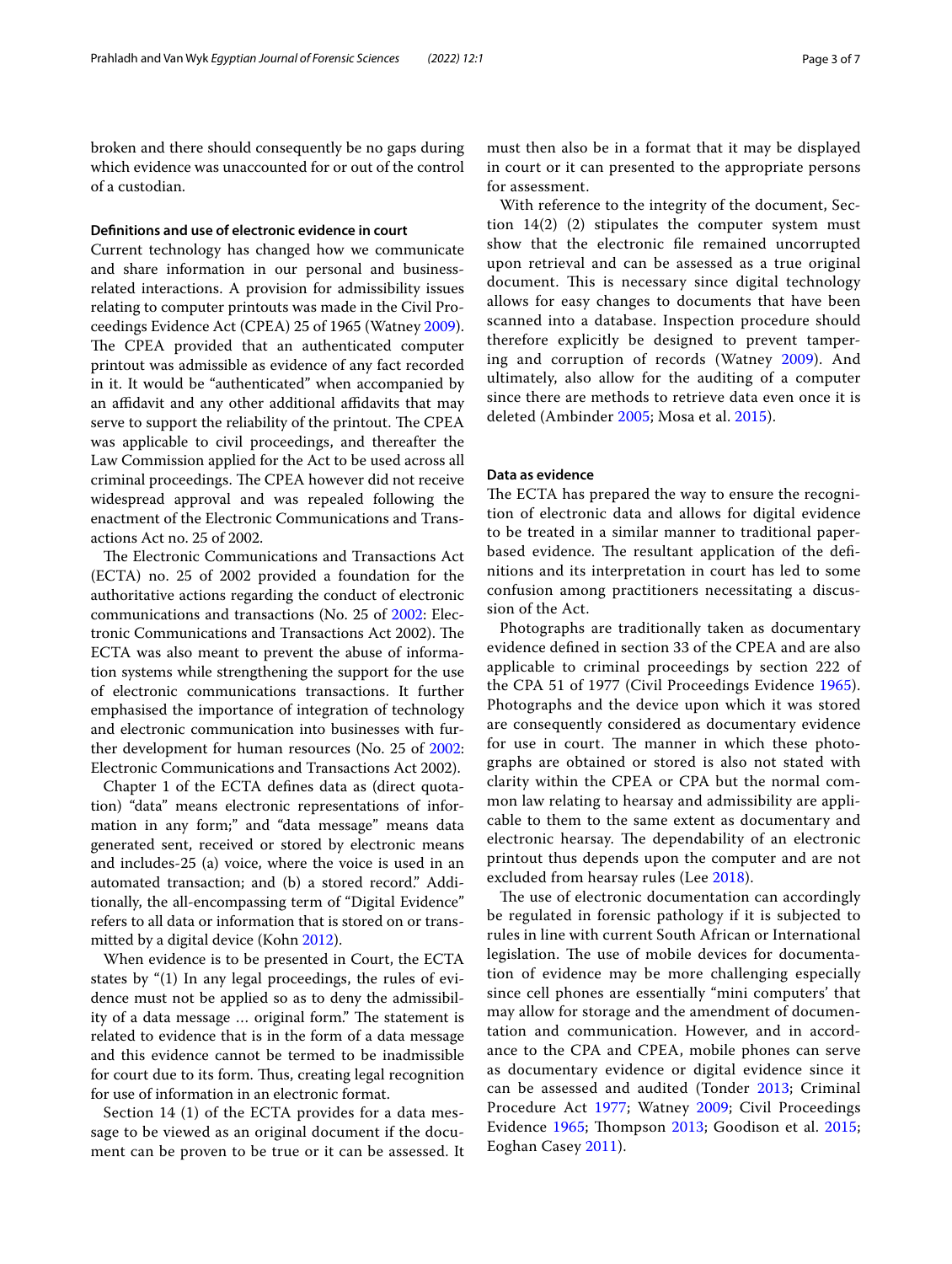### **The international laws relating to electronic records**

The English law for evidence defines data produced in the absence of human intervention as "real evidence". But data that is dependent on human for production, are subjected to hearsay rules (Lee [2018](#page-6-23)). Legal interpretations in countries such as South Africa and Canada use the English law of evidence. If the data are regarded as documentary in nature in South Africa, then several statutory exceptions, including those found in the Criminal Justice Act 2003 and the Civil Evidence Act 1995 are applied (Lee [2018](#page-6-23)).

In Canada, electronic evidence is subject to the same systematic procedure as traditional evidence. The legislation regulating electronic evidence are the Canada Evidence Act, 1985 and the Uniform Electronic Evidence Act, 1999. Canada difers from the Model Law, 1996 (and other jurisdictions) by using the term electronic record instead of data message, digital evidence or computer evidence.

While many legal aspects are interpreted similarly in the USA, the legislation does difer between diferent states. The USA adopts a business records hearsay exception, and distinguishes between computer-generated records (with no human intervention—real evidence), and computer-stored records (with human intervention or documentary hearsay) (Lee [2018](#page-6-23)). The admissibility of electronic evidence in the USA is similar to that in South Africa: evidence must be relevant, original and must be the best evidence available that was obtained in a lawful manner (Watney [2009\)](#page-6-21).

In 2004, the Electronic Signature Law no.15/2004 ("E Signature Law") was promulgated in Egypt to regulate the use of the electronic signature (Moustafa Amin SNSLF  $n.d.$ ). The importance of legislature and regulations regarding electronic documentation in Court is discussed by Amin and Nasreldine (Moustafa Amin SNSLF [n.d.\)](#page-6-25). An important judgment, passed in March 2020 in the Egyptian Court of Cassation which relates to disputes involving electronic evidence. It was acknowledged that this can only occur on the ground of forgery as provided in the Egyptian Evidence Law no.25/1968 (Moustafa Amin SNSLF [n.d.](#page-6-25)).

## **Discussion**

#### **Electronic health records in South Africa**

In 2015, Switzerland passed a federal law requiring health care providers to have interoperable electronic patient records (De Pietro and Francetic [2018](#page-5-4)). This was to create a platform for information sharing and increase quality of care and efficiency in the health system (De Pietro and Francetic [2018](#page-5-4)). Switzerland created penalties to help protect against the wrongful disclosure of identifiable health information and further created specialised committees to deal with these aspects (De Pietro and Francetic [2018\)](#page-5-4). Although slow, the law entered into force in 2017.

The National Health Insurance is in the early stages of implementation in South Africa and electronic health records are integral in the process. A multitude of barriers have however been identifed to impact on the implementation. The factors include the lack of information technology infrastructure to support the implementation; the need for commitment to user training and processes; the importance of political infuence or strategy on its implementation; the necessity of updated legislation and regulations relating to electronic records; and the lack of a framework for implementation and management of electronic health records (Katurura and Cilliers [2018](#page-6-9)). This is despite many benefits of implementing an e-system as reported in a study in a developing country setting (Mashoka et al.  $2019$ ). The involvement of various stakeholders is also integral to the continued and sustained implementation of electronic health records in resource poor settings (Wilson and Khansa [2018](#page-6-1); Khubone et al. [2020](#page-6-2); Katurura and Cilliers [2018;](#page-6-9) Mashoka et al. [2019](#page-6-26)).

#### **Issues regarding the protection of the privacy of the dead**

The laws and constitution of South Africa are clear: Ch 2, 8 (4) "A juristic person is entitled to the rights in the Bill of Rights … respected and protected." All persons are protected by the Bill of Rights and all citizens have the right to privacy. This is also reiterated in the Universal Declaration of rights. The Protection of Personal Information Act of 2013 was enacted to protect all persons constitutional rights for protection of personal information ["Purpose of Act … right of access to information."] (Protection of Personal Information Act [2013\)](#page-6-27). Although the Act has not been fully enacted, parts thereof have been enforced as of July 2020 therefore all persons and businesses have to abide by the regulations set out by the Act (Accountants SAIoC [n.d.](#page-5-10)).

The protection of personal information and the right to dignity is a universal human right, that seemingly extends only to the living. The same respect or dignity is not aforded to the deceased. Laws are created to protect the living and generally the aftermath of death is not consid-ered (Pienaar [2018\)](#page-6-28). There is almost an assumption that the rights and privacy of a person cease once they are no longer living and this issue has repeatedly been argued in courts and academia (Pienaar [2018;](#page-6-28) Moses and Teja [2018](#page-6-29); Murata and Orito [2014](#page-6-30)). The increased access and use of social media has resulted in the revival of the debated topic of privacy both for the living and the deceased (Murata and Orito  $2014$ ). The jurist sees a natural person (human being), other than a juristic person (a trust or a company in law), as having a legal *persona*. This persona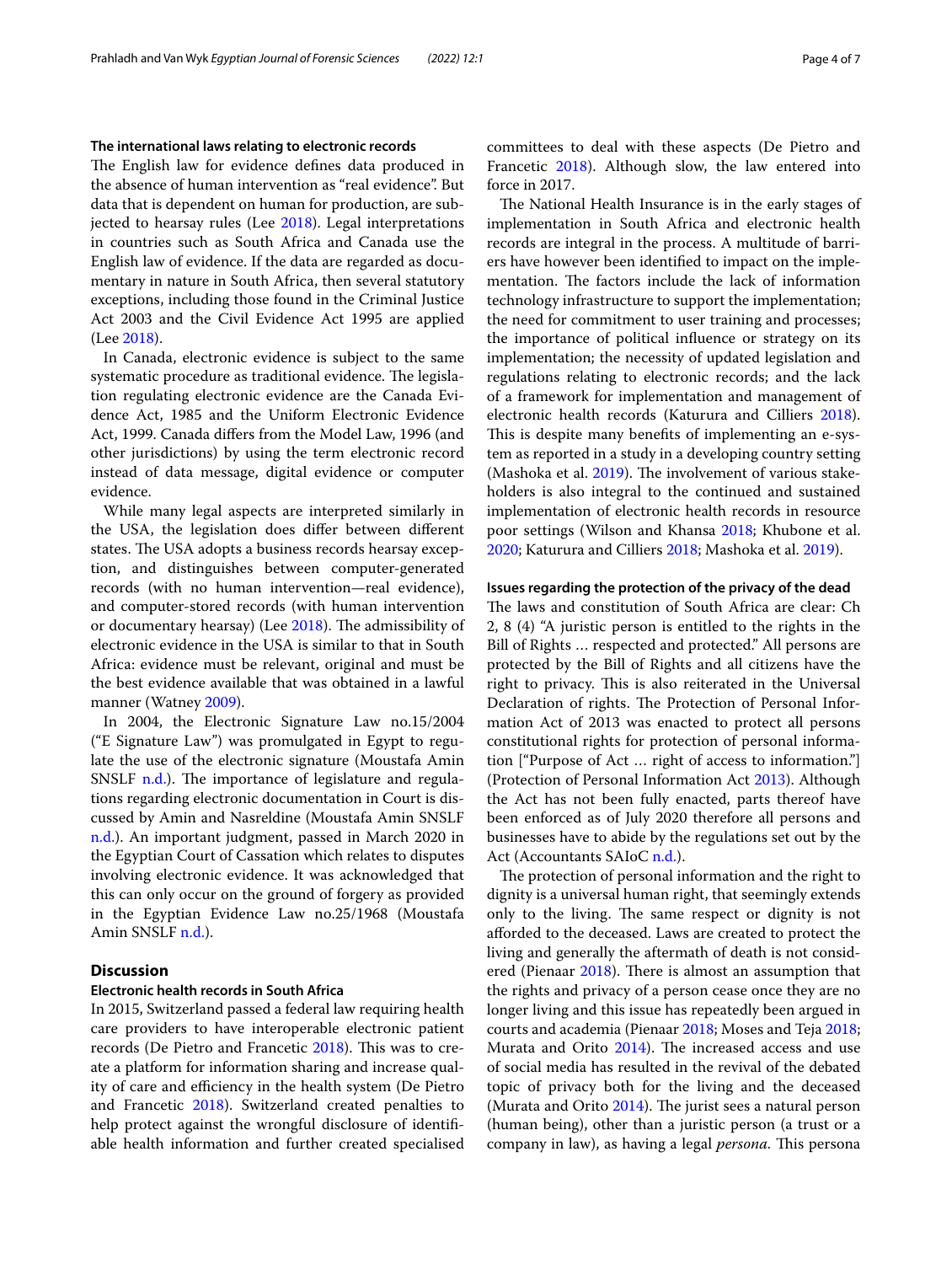is presumed to effectively end after death. Then the deceased has no legal standing and there are no rights or obligations to be protected. From the South African laws currently in place, the disposal of the body of a deceased person is regulated but aspects related to respect and dignity for the dead is not explicitly stated (Pienaar [2018](#page-6-28)).

## **Use or publication of deceased's personal information or photos**

The National Health Act of 2003 states (2) "No person shall publish to another person … such publication granted consent in writing." (National Health Act [2003](#page-6-31)). The Act provides for the protection of the privacy of the dead with regards to publication or use of information after death. The next of kin of the deceased must be informed and their consent needs to be obtained for permission to publish information regarding the deceased if the permission was not granted prior to death (or in last will and testament). Most health care professionals don't understand the legal and ethical implications of putting patient details on social media such as Whatsapp. Sharing information on social media is an action that should be treated the same manner as publication. It does have the same legal and ethical implications (Bouter et al. [2020](#page-5-11)). The legal responsibility of the content still falls on the administrator of a social media platform page or chat, even if the content is shared or posted by others. The next of kin may argue that the publication of information/photos relating to the deceased may afect their own dignity indirectly and may show a cause of that efect. Publication of certain facts surrounding the deceased's death may also afect the criminal investigations that may follow an unnatural death.

In forensic pathology, the performance of a medicolegal autopsy and its other related investigations in South Africa is guided by the Inquests Act and similar legislation is enacted in other countries. In this context, the informed consent from the family is not required because the cause of death is of interest to the state, for obtaining justice, and for protecting public health. The body is assigned a unique state mortuary number to ensure confdentiality and chain of evidence and the number is only identifiable to the assigned police officer, family and to the pathologist who performs the autopsy. The information obtained from the autopsies are presented in court and follow the rules for admissibility of evidence (Criminal Procedure Act [1977\)](#page-5-5). Information from autopsies, which can be deidentifed, can also be used to beneft public health and to provide evidence for community interventions therefore insight and evidence obtained from autopsies can have a far reaching impact on the community (Tonder [2013](#page-6-3); Burton and Underwood [2007](#page-5-2); Kalougivaki [2014](#page-6-4); Noguchi et al. [2007](#page-6-6); Saladino [1984](#page-6-32); Xue et al. [2020\)](#page-6-33).

## **Integration of technology into forensics and use of electronic information for research**

The premise of Locards principle that whenever there is contact, evidence is left behind holds true in all aspects in our daily lives and can be applied outside of Forensics. The daily use of technology such as computers and cellphones leave a trail of important information that can be used and traced. If this trail of information is continuously audited to maintain credibility, its admissibility in court may not be questioned. It has been shown in low resource settings that the use of electronic and cellphone records have an important positive efect on the accessibility of information (Mashoka et al. [2019\)](#page-6-26). Accessibility to information will create a valuable and hospitable platform that is conducive to research.

The National Health Research Ethics Committee continuously oversees and enforces the norms, standards and best practices required when conducting health research that may involve humans and animals (Africa DoHRoS [2015](#page-5-12)). It is fundamental that both the risks and benefts of the research are weighed carefully and that Ethics committees should remain alert to ensure that processes and procedures are acceptable, and are fair, and in general benefcial to the public and community (Grange et al. [2020](#page-5-1); De Vries and Blockman [2020](#page-5-13)).

Information obtained from medicolegal investigations can also be used for research following ethical guidelines. The investigations are conducted in accordance with legislature but may also provide important facts and statistics regarding public health and public health concerns (Khubone et al. [2020](#page-6-2); Tonder [2013](#page-6-3); Katurura and Cilliers [2018](#page-6-9); De Vries and Blockman [2020](#page-5-13); Fitzek et al. [n.d.](#page-5-14)). The change from paper based to electronic documentation may further improve security and accessibility. Death investigations require a thorough collection of information which may be contributory to implementation of protocols, regulations and improved treatment guidelines (Xue et al. [2020;](#page-6-33) Fitzek et al. [n.d.](#page-5-14)).

## **Conclusion**

Technology is rapidly evolving and the challenge remains to keep abreast thereof. The main issues obstructing the implementation of computerised systems in Forensic Medicine remains centred around security, privacy and confdentiality (Medicine Io [1997\)](#page-6-8). Forensic pathology and investigation of unnatural deaths may provide guidance regarding public health issues and it may further gather evidence for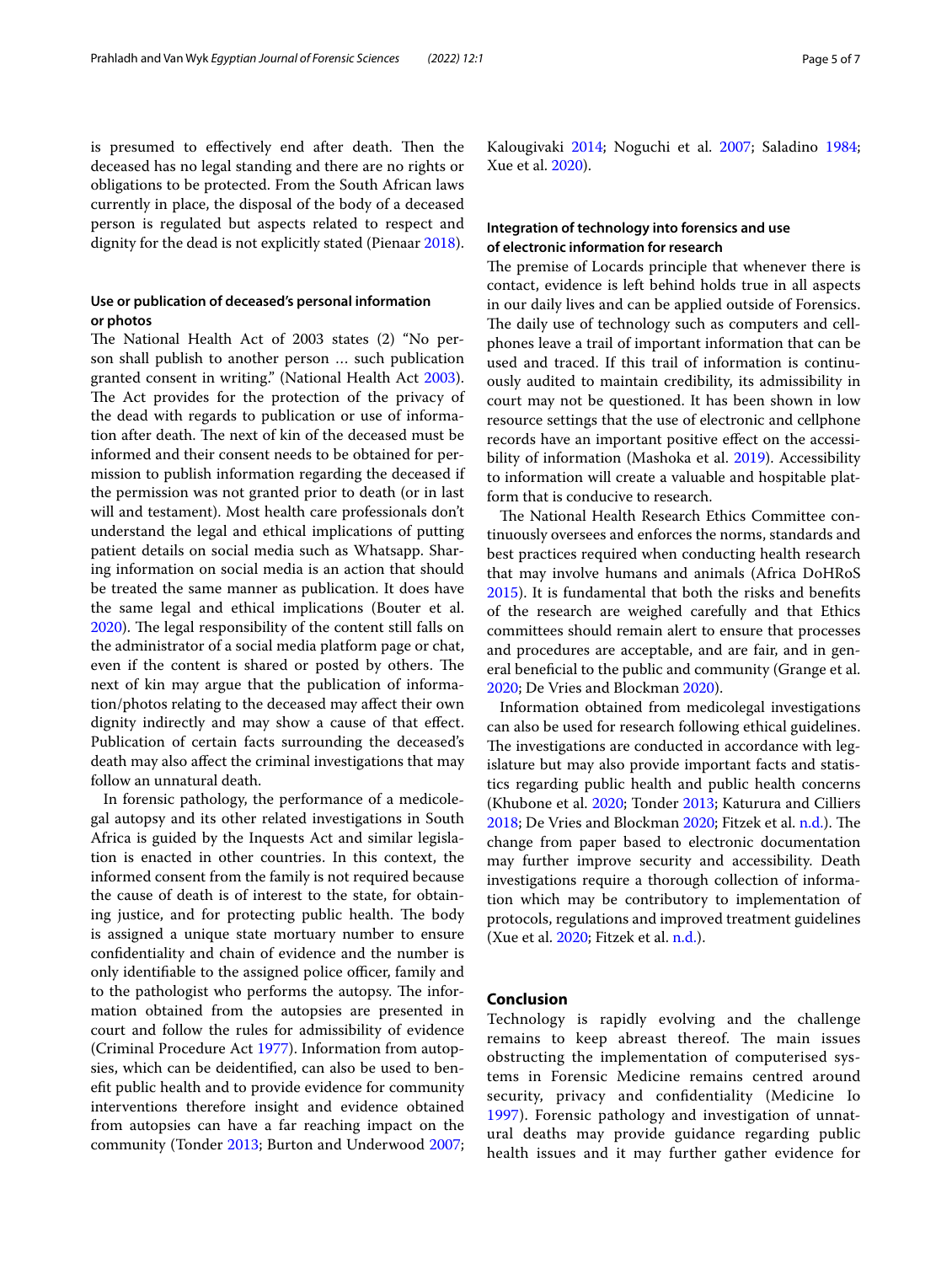the formation of legislation, policies, interventions and research (Burton and Underwood [2007](#page-5-2); Kalougivaki [2014;](#page-6-4) Koehler [2016](#page-6-16); Saladino [1984\)](#page-6-32). Thus, enabling robustness of this service to deliver the highest quality information possible can be supported with computer or electronic records (Ambinder [2005](#page-5-0); Wilson and Khansa [2018;](#page-6-1) Khubone et al. [2020;](#page-6-2) Medicine Io [1997](#page-6-8); Katurura and Cilliers [2018](#page-6-9); MALAYSIA NAO [2011](#page-6-10); Nortjie [2017](#page-6-11)). Despite policy development and vast literature on benefts of electronic health records, security and privacy issues are difficult to overcome even in resource rich countries such as Switzerland (Medicine Io  $1997$ ; De Pietro and Francetic  $2018$ ). The legal and ethical implications of publication of electronic records are an important consideration as social media becomes a standard method of communication (Tonder [2013;](#page-6-3) Eoghan Casey [2011;](#page-5-9) Bouter et al. [2020](#page-5-11); Leroux  $2004$ ; Fourie  $2016$ ). The involvement of various stakeholders is also integral to the continued and sustained implementation of electronic health records in resource poor settings, especially in the implementation of the National Health Insurance in South Africa (Wilson and Khansa [2018;](#page-6-1) Katurura and Cilliers [2018](#page-6-9); Lucas et al. [2019;](#page-6-15) De Pietro and Francetic [2018](#page-5-4); Zayyad and Toycan [2018;](#page-6-20) Mashoka et al. [2019](#page-6-26)). Insight driven research supported by the implementation of electronic records have substantial benefts, which include and may not be limited to improving the quality of healthcare service. Insight-driven research is possible since evidence to support and guide policy and legislation ae obtainable. In this way, the use of electronic data for evidence based research can inform policies on issues of public health and efectually decrease costs related to healthcare by preventing or foreseeing serious unintended consequences (Wilson and Khansa [2018;](#page-6-1) Khubone et al. [2020](#page-6-2); Grange et al. [2020;](#page-5-1) Katurura and Cilliers [2018;](#page-6-9) Lucas et al. [2019;](#page-6-15) De Pietro and Francetic [2018](#page-5-4); Mashoka et al. [2019](#page-6-26)).

#### **Abbreviations**

CPEA: Civil Proceedings Evidence Act 25 of 1965; CPA: Criminal Procedure Act 51 of 1977; SMME: Small, medium, micro enterprises; ECTA: Electronic Communications and Transaction Act 25 of 2002; REDCAP: Research Electronic Data Capture.

## **Acknowledgements**

None.

#### **Authors' contributions**

SP conceptualized the report under the supervision of JV. SP prepared the manuscript and JV reviewed it. The authors read and approved the fnal manuscript.

### **Funding**

None

#### **Availability of data and materials**

All articles referenced are available online or will be made available by author on request.

#### **Declarations**

#### **Ethics approval and consent to participate**

Ethical approval is not required as the article is based on published literature.

#### **Consent for publication**

Not applicable

#### **Competing interests**

All authors declare that they have no competing interests.

#### **Author details**

<sup>1</sup> Kwazulu Natal Department of Health South Africa, University of Kwazulu-Natal-Nelson Mandela Medical School, Berea, South Africa. <sup>2</sup>Department of Forensic Medicine, Inkosi Albert Luthuli Central Hospital, 1st foor Laboratory Building, 800 Vusi Mzimela Rd., Cato Manor, Durban 4091, South Africa. <sup>3</sup> School of Clinical Medicine, College of Health Sciences, University of KwaZulu-Natal, Room 218A, Main Medical School Building Umbilo Campus, Durban, South Africa.

### Received: 10 May 2021 Accepted: 12 December 2021 Published online: 03 January 2022

#### **References**

- <span id="page-5-10"></span>Accountants SAIoC. (n.d.) Protection of Personal Information Act [https://www.](https://www.saica.co.za/Technical/LegalandGovernance/Legislation/ProtectionofPersonalInformationAct/tabid/3335/language/en-ZA/Default.aspx2020) [saica.co.za/Technical/LegalandGovernance/Legislation/ProtectionofPer](https://www.saica.co.za/Technical/LegalandGovernance/Legislation/ProtectionofPersonalInformationAct/tabid/3335/language/en-ZA/Default.aspx2020) [sonalInformationAct/tabid/3335/language/en-ZA/Default.aspx2020](https://www.saica.co.za/Technical/LegalandGovernance/Legislation/ProtectionofPersonalInformationAct/tabid/3335/language/en-ZA/Default.aspx2020) [Available from: [https://www.saica.co.za/Technical/LegalandGovernance/](https://www.saica.co.za/Technical/LegalandGovernance/Legislation/ProtectionofPersonalInformationAct/tabid/3335/language/en-ZA/Default.aspx) [Legislation/ProtectionofPersonalInformationAct/tabid/3335/language/](https://www.saica.co.za/Technical/LegalandGovernance/Legislation/ProtectionofPersonalInformationAct/tabid/3335/language/en-ZA/Default.aspx) [en-ZA/Default.aspx](https://www.saica.co.za/Technical/LegalandGovernance/Legislation/ProtectionofPersonalInformationAct/tabid/3335/language/en-ZA/Default.aspx)
- <span id="page-5-12"></span>Africa DoHRoS. Ethics in Health Research: Principles, Processes and Structure. In: Africa DoHRoS, editor. 2015
- <span id="page-5-6"></span><span id="page-5-0"></span>Ambinder EP (2005) Electronic health records. J Oncol Pract 1(2):57–63 Badiye AMR (2020) Chain of custody. StatPearls, Treasure Island
- <span id="page-5-11"></span>Bouter C, Venter B, Etheredge H (2020) Guidelines for the use of WhatsApp groups in clinical settings in South Africa. S Afr Med J 110(5):364–368
- <span id="page-5-2"></span>Burton JL, Underwood J (2007) Clinical, educational, and epidemiological value of autopsy. Lancet 369(9571):1471–1480
- <span id="page-5-7"></span>Civil Proceedings Evidence Act 25 of 1965, Stat. Act 25 (1965). [https://www.](https://www.gov.za/documents/acts) [gov.za/documents/acts](https://www.gov.za/documents/acts)
- <span id="page-5-5"></span>Criminal Procedure Act 51 of 1977, (1977). [https://www.gov.za/documents/](https://www.gov.za/documents/acts) [acts](https://www.gov.za/documents/acts)
- <span id="page-5-4"></span>De Pietro C, Francetic I (2018) E-health in Switzerland: the laborious adoption of the federal law on electronic health records (EHR) and health information exchange (HIE) networks. Health Policy 122(2):69–74
- <span id="page-5-13"></span>De Vries JTB, Blockman M (2020) Research on COVID-19 in South Africa: guiding principles for informed consent. SAMJ
- <span id="page-5-9"></span>Eoghan Casey BT (2011) Digital Evidnce on Mobile devices. In: Digital evidence and computer crime [internet] Third. [1-43]
- <span id="page-5-14"></span>Fitzek A, Sperhake J, Edler C, Schröder AS, Heinemann A, Heinrich F et al Evidence for systematic autopsies in COVID-19 positive deceased: case report of the frst German investigated COVID-19 death. Rechtsmedizin (Berl):1–6
- <span id="page-5-15"></span>Fourie P (2016) Using social media as evidence in south African courts. North West Univeristy
- <span id="page-5-8"></span>Goodison SE, Davis RC, Jackson BA. Digital evidence and the U.S. criminal justice system: identifying technology and other needs to more efectively acquire and utilize digital evidence RAND Corporation 2015 [Available from: [https://www.rand.org/pubs/research\\_reports/RR890.html](https://www.rand.org/pubs/research_reports/RR890.html)
- <span id="page-5-1"></span>Grange ES, Neil EJ, Stofel M, Singh AP, Tseng E, Resco-Summers K et al (2020) Responding to COVID-19: the UW medicine information technology services experience. Appl Clin Inform 11(2):265–275
- <span id="page-5-3"></span>Guze PA (2015) Using technology to meet the challenges of medical education. Trans Am Clin Climatol Assoc 126:260–270